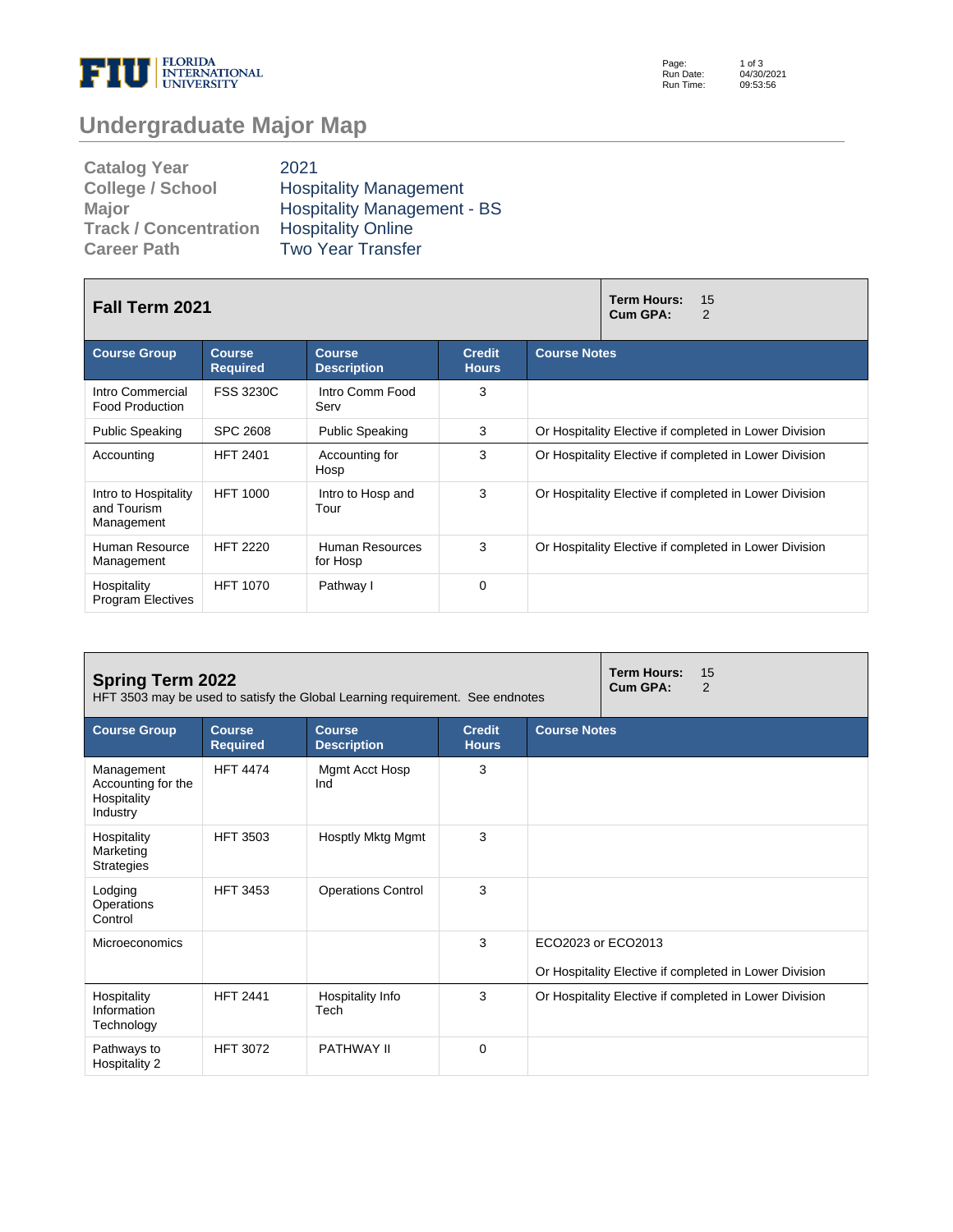

# **Undergraduate Major Map**

| <b>Summer Term 2022</b><br>Use this semester to catch up on coursework if necessary. |                                  |                                     |                               |                     | <b>Term Hours:</b><br>- 3<br>Cum GPA:<br>2 |
|--------------------------------------------------------------------------------------|----------------------------------|-------------------------------------|-------------------------------|---------------------|--------------------------------------------|
| <b>Course Group</b>                                                                  | <b>Course</b><br><b>Required</b> | <b>Course</b><br><b>Description</b> | <b>Credit</b><br><b>Hours</b> | <b>Course Notes</b> |                                            |
| Advanced<br>Internship                                                               | <b>HFT 4945</b>                  | Adv Intern Hsptly                   | $\mathbf 0$                   |                     |                                            |
| Law for the<br>Hospitality<br>Industry                                               | <b>HFT 3603</b>                  | <b>Hospitality Law</b>              | 3                             |                     |                                            |

| Fall Term 2022                                              |                                  |                              |                               |                     | <b>Term Hours:</b><br>Cum GPA: | 12<br>2 |
|-------------------------------------------------------------|----------------------------------|------------------------------|-------------------------------|---------------------|--------------------------------|---------|
| <b>Course Group</b>                                         | <b>Course</b><br><b>Required</b> | Course<br><b>Description</b> | <b>Credit</b><br><b>Hours</b> | <b>Course Notes</b> |                                |         |
| <b>Financial Analysis</b><br>in the Hospitality<br>Industry | <b>HFT 4464</b>                  | Fin Anal Hosp<br>Indust      | 3                             |                     |                                |         |
| Restaurant<br>Management                                    | <b>HFT 3263</b>                  | <b>Restaurant Mgmt</b>       | 3                             |                     |                                |         |
| Hospitality<br><b>Program Electives</b>                     |                                  |                              | 3                             |                     |                                |         |
| Hospitality<br><b>Program Electives</b>                     |                                  |                              | 3                             |                     |                                |         |

| <b>Spring Term 2023</b><br>HFT 4323 may be used to satisfy the Global Learning requirement. See endnotes |                                  |                                     |                               |                     | <b>Term Hours:</b><br>Cum GPA: | 15<br>$\overline{2}$ |
|----------------------------------------------------------------------------------------------------------|----------------------------------|-------------------------------------|-------------------------------|---------------------|--------------------------------|----------------------|
| <b>Course Group</b>                                                                                      | <b>Course</b><br><b>Required</b> | <b>Course</b><br><b>Description</b> | <b>Credit</b><br><b>Hours</b> | <b>Course Notes</b> |                                |                      |
| Hospitality<br><b>Facilities</b><br>Management                                                           | <b>HFT 4323</b>                  | Hosp Facil Environ<br>System        | 3                             |                     |                                |                      |
| Senior Seminar                                                                                           | <b>HFT 4294</b>                  | Sr. Sem. Hosp.<br>Mgmt.             | 3                             |                     |                                |                      |
| Hospitality<br>Analytics and<br>Revenue<br>Management                                                    | <b>HFT 4413</b>                  | Hosp Analytics &<br>Rev Mgt         | 3                             |                     |                                |                      |
| Hospitality<br><b>Program Electives</b>                                                                  |                                  |                                     | 3                             |                     |                                |                      |
| Hospitality<br><b>Program Electives</b>                                                                  |                                  |                                     | 3                             |                     |                                |                      |

| Summer Term 2023<br>Use this Semester to catch up on coursework if necessary. | <b>Cum GPA:</b> | $\overline{\phantom{0}}^2$ |
|-------------------------------------------------------------------------------|-----------------|----------------------------|
| <b>Hospitality Industry Experience</b>                                        |                 |                            |